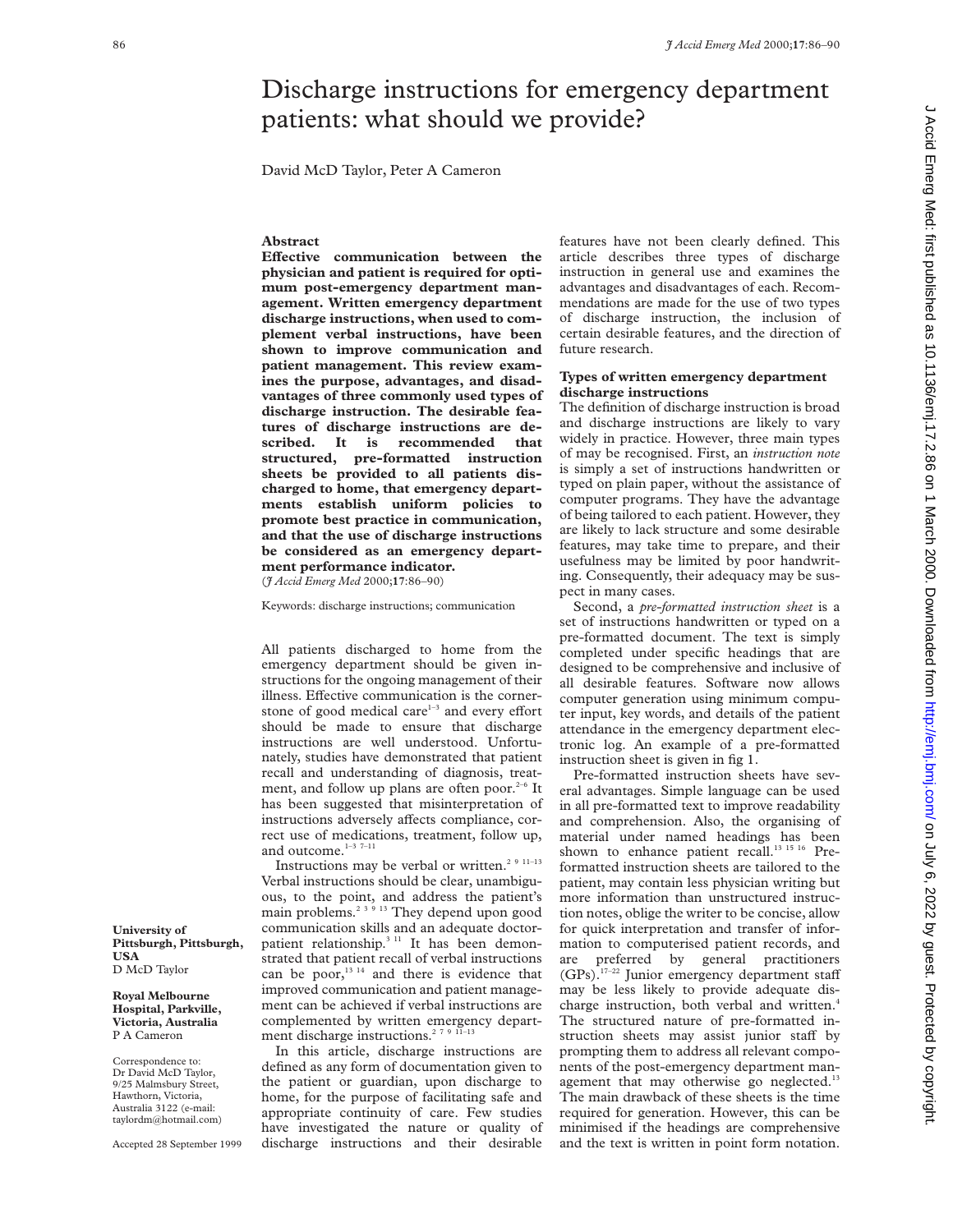### **Royal Hospital Accident & Emergency Department**

Discharge instruction sheet

Patient's name:........................................................

This form provides you with initial instructions about your medical care. Please keep this form and take it with you in case you need further care.

| Medication prescribed (name, dose, frequency, purpose) |
|--------------------------------------------------------|
|                                                        |
|                                                        |
|                                                        |
|                                                        |
|                                                        |
|                                                        |
| Instructions given by: NameSignature                   |
| I have received and understand these instructions      |
|                                                        |

*Figure 1 Pre-formatted instruction sheet.*

Third, an *information sheet* is a pre-printed education and instruction document that describes one specific illness. They can be prepared for a wide array of medical illnesses or limited to several common emergency department conditions—for example, plaster or head injury instructions. Information sheets are immediately available, cheap, reproducible, and can be designed to include simple language and cartoons. However, they are not tailored to the individual patient and are disease rather than patient specific. Hence, they may not provide adequate instruction in difficult or complicated cases and may require supplementation with other discharge instructions.

## **Purpose and advantages of discharge instructions**

PROTECTION OF THE PATIENT AND MEDICAL STAFF

The primary purpose of discharge instructions is to improve communication between physician and patient.<sup>1 3 7 11</sup> In turn, this may assist the patient with ongoing management and protect them against confusion and complications resulting from ignorance.7 9 11 23 24 Ideally, the patient will be given comprehensive discharge instructions that contain the recognised desirable features described below.

Comprehensive discharge instructions, addressing all relevant aspects of ongoing management, may afford medical staff some protection from malpractice litigation.<sup>1</sup> It is important that the hospital retains a copy of the discharge instructions, and a signed acknowledgment of their receipt, in the patient's medical record. This will provide proof that discharge instructions were provided upon discharge. If complications ensue consequent upon the patient's failure to comply with the instructions then it is less likely that the physician will be found at fault.

#### PATIENT AND MEDICAL STAFF EDUCATION

Some discharge instructions can serve as valuable educative material for patients.<sup>179 11 23 24</sup> Although their main purpose is for the management of the present illness, they may be a useful reference in the future, especially in the event of exacerbations of chronic diseases such as asthma.

The provision of comprehensive discharge instructions can be a useful learning exercise for junior emergency department physicians. These staff must become cognisant of the natural history, potential complications, and follow up requirements of the diseases that they treat. An obligation to provide the patient with discharge instructions prompts the physician to consider and document an appropriate patient management plan and recognise the need for continuity of care between the emergency department and the patient's GP.

## USE AS A GP LETTER

Comprehensive discharge instructions provide a summary of the emergency department encounter, which may also serve as a discharge letter to the patient's GP. A copy of the instructions could be forwarded to the GP using mail, facsimile, electronic transfer, or patient delivery. In this way, the GP is likely to receive the information necessary for ongoing management, communication is maintained between the emergency department and GP, and the seamless transition in patient care is facilitated.

## EMERGENCY DEPARTMENT QUALITY ASSURANCE

Discharge instructions can be used by the hospital and emergency department for quality assurance activities. Like other components of a patient's medical record, retained copies of discharge instructions can be examined and their adequacy assessed. This may provide information on the treatment practice of emergency department staff, and the adequacy of discharge instruction and follow up arrangements. In this way, discharge instructions may be considered as a bench mark of emergency department practice and may be used when assessing and comparing the practices of different emergency departments and their physicians.

# REINFORCEMENT OF VERBAL INSTRUCTIONS

Discharge instructions must be seen as a complement to, and not a replacement for, verbal instructions.3 7 9 12 13 24 Verbal instructions are a critical component of the doctor-patient interaction where the doctor has the opportunity of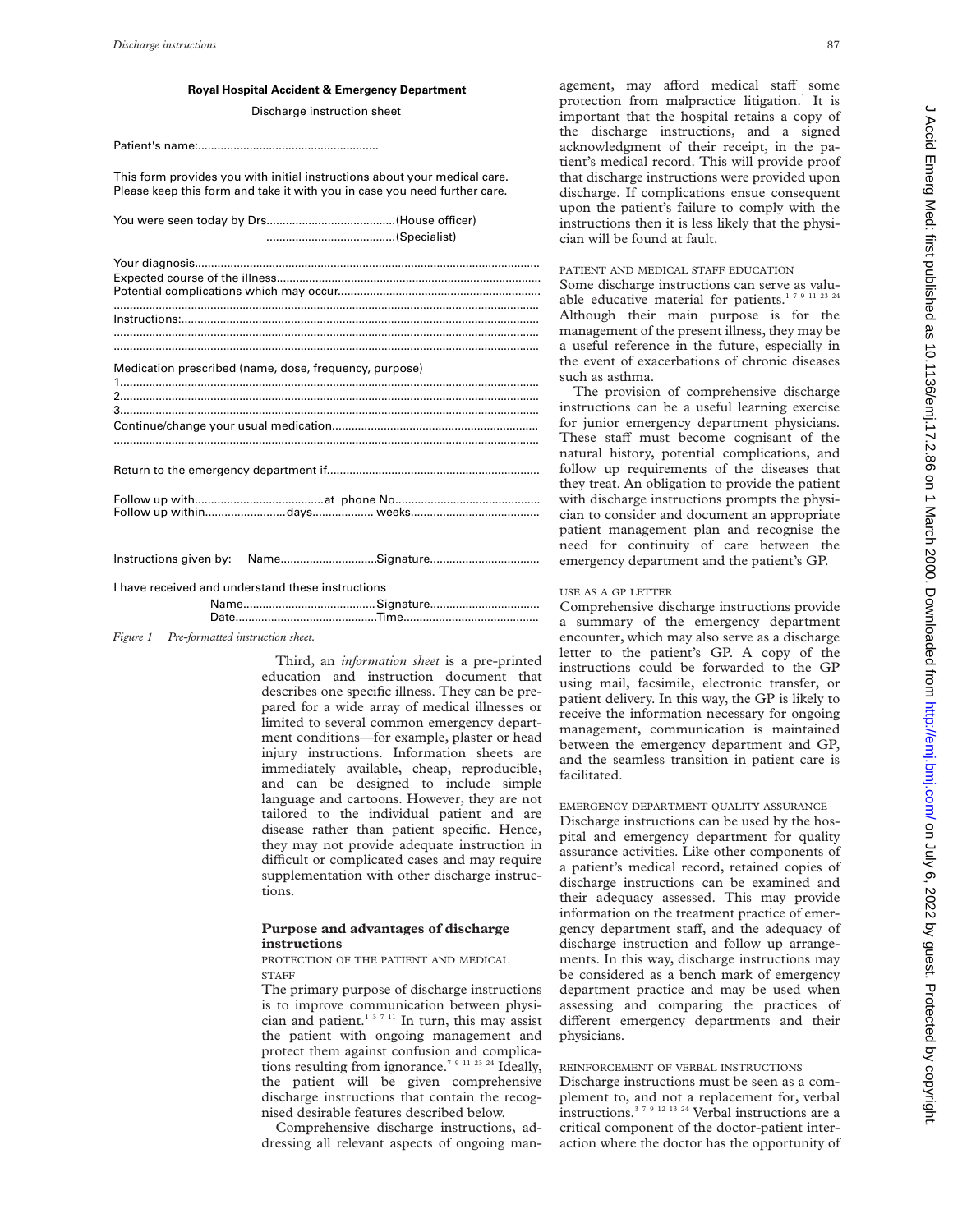ensuring that the patient understands the instructions and the patient has the opportunity to ask questions and clarify uncertainties. It would be a mistake to avoid this interaction and rely upon discharge instructions for all post-emergency department instruction. Furthermore, this may be perceived by the patient as impersonal and discourteous.

# **Problems and disadvantages of discharge instructions**

The provision of verbal and written discharge instructions does not guarantee that the patient will comply with recommended postemergency department management. The patient must understand the instructions, realise their purpose, and have the motivation and means for compliance. Several studies have demonstrated that comprehension of discharge instructions may be inadequate even if they are provided.<sup>2-6</sup>

### PATIENT LITERACY

The patient must understand medical information and instructions to effectively participate in their health care.<sup>2 5 12 23 24</sup> Physicians must realise that inadequate literacy may have a major impact on patient compliance and be a significant barrier to providing optimum care.<sup>2 5 6 9 12</sup> Even the most informative discharge instructions are of little use if they cannot be read, and therefore understood, by the patient.

Numerous studies have demonstrated that patient literacy may be limited.1 2 5 7 12 23 24 In particular, older patients are more likely to have poorer literacy.<sup>5 23</sup> Studies of emergency department patient literacy have demonstrated mean reading levels ranging from grades 3 to 10.<sup>1 2 12 23 24</sup> Furthermore, discharge instructions are often written at a standard of reading that is above the ability of many patients.<sup>1 2 5 12 24</sup> The average reading level required to comprehend some discharge instructions has been shown to range from grades 6 to  $14.^{1\,2\,5\,7\,12\,24}$  It has been estimated that between 45% and 50% of emergency department patients or caregivers would be unable to understand their pre-printed instructions.<sup>1712</sup> Hence, many patients may be unable to read and understand their discharge instructions adequately.2 5 7 12 24 This discrepancy between patient literacy and discharge instruction readability may result in misinterpretation of instructions and poor compliance, which could adversely affect the recommended treatment and post-emergency department management.<sup>12724</sup>

Many authors have recommended simplification of discharge instructions in order to correct this disparity between patient literacy and instruction readability.<sup>1 2 5–7 9 12 24</sup> Simple rephrasing may improve lay person comprehension of instructions—for example, dosing of discharge medications should be stated as "X times a day" instead of "every X hours".<sup>25</sup> Also, it has been demonstrated that the use of cartoons may improve the comprehension.<sup>9 12 26</sup> <sup>27</sup> Patients given cartoon instructions are more likely to read instructions

| <b>Essential elements of written discharge</b> |  |
|------------------------------------------------|--|
| instructions                                   |  |

- Patient name
- $\bullet$  Physician name
- Purpose of discharge instruction
- $\bullet$  Diagnosis/expected course
- Potential complications
- $\bullet$  Patient instruction

General

- Medication  $\bullet$  Follow up
- Specific time lines
- Documentation of receipt

and may be more knowledgeable and compliant with post-emergency department management.<sup>9</sup> <sup>26</sup> These recommendations have been tested and revision of discharge instructions has been shown to improve patient understanding and satisfaction.<sup>6</sup>

# TIME OF PREPARATION

The preparation of any documentation can be time consuming. However, the completion of pre-formatted discharge instructions, which incorporate requisite headings, prompts and check boxes, should take only about two minutes. This process may be shortened if computer programs are utilised. These allow instructions to be generated by typing in key words which results in a pertinent expanded text. For example, typing of an International Classification of Diseases diagnostic code will generate generic instructions and typing discharge drug names will generate instructions and advice on the use of those drugs.

## **Desirable features of discharge instructions (see box)**

Little work has been done to define the necessary features of discharge instructions. The authors consider the features described below as desirable, based upon consideration of patient and medicolegal requirements, and the paucity of the literature. The incorporation of these features should provide a comprehensive and useful instruction for the patient, and perhaps the GP, but may give the impression that the discharge instructions could become cumbersome and time consuming to complete. It is noted that some features will not be applicable in many cases and do not need to be addressed. This is especially applicable to pre-formatted instruction sheets where text under inapplicable headings need not be completed.

## GENERAL FEATURES

The placement of the patient's name at the top of the page should be included for specificity and may "personalise" the instructions, making them seem customised and therefore more relevant to the patient.<sup>11</sup> Also, the name(s) of attending physicians (house officer/specialist) should be included for quality assurance. This may help to remove some of the anonymity from the episodic emergency department care from which some patients may leave without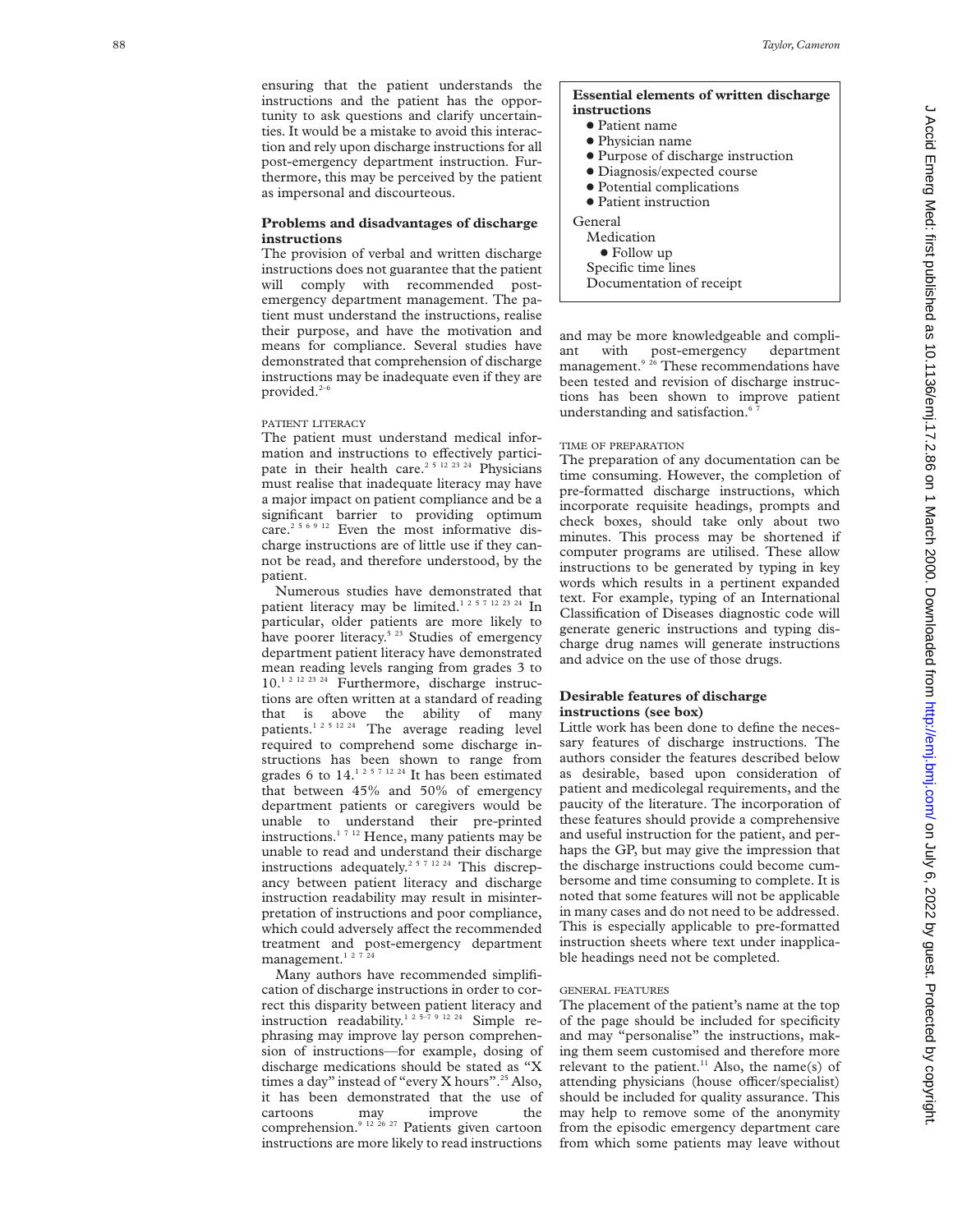even noting the name of the physician who saw them.<sup>11</sup> Also, this allows the patient the opportunity to call in to that physician(s) after discharge in the case of an unexpected complication or query. A statement of the purpose of the discharge instruction should be included to advise the patient on the proper use of the document.

# ILLNESS RELATED FEATURES

The diagnosis and expected course of the illness should be included in all discharge instructions.11 This provides the patient with a realistic expectation of the natural course of the illness and may help to avoid stress from uncertainty and ignorance. Potential complications of the illness should be included. While not intended to alarm the patient, this may assist the patient in the early recognition of complications and allow prompt management. Also, at the outset, potential complications from the underlying illness can be differentiated from those of the treatment. This may help to maintain compliance with treatment regimens while minimising patient discontent and medicolegal implications.

#### PATIENT INSTRUCTIONS

General instructions for the management of the illness should be provided, including those that are non-drug related—for example, ice packs, rest, and elevation of an ankle sprain. The medication prescribed (name, dose, frequency, purpose) should be included and, if applicable, advice on potential complications of these drugs—for example, diarrhoea with antibiotics, abdominal discomfort after nonsteroidal anti-inflammatory drugs.<sup>11</sup> Any alteration in the patient's usual drug regimen should be noted, for example, increase in diuretic dose. Advice on follow up is most important.<sup>11</sup> In most cases, patients will be reviewed by their GP and an appropriate timing for review should be given, for example, seven days suture removal. $^{11}$  Also, the patient should be advised when to return to the emergency department in the event of serious complications, for example, infection of laceration repair.

#### MEDICOLEGAL FEATURES

The name and signature of the person providing and explaining the discharge instruction should be included for quality assurance and medicolegal reasons. It has been shown that up to half of patients who have received discharge instructions were not aware that they had received them.<sup>14</sup> Hence, a signed statement of receipt and understanding from the patient or guardian should be included. This should prompt the patient to ask for clarification of instructions, if required, and may protect the physician by documenting proof of receipt and understanding of post-emergency department management. Finally, the date and time of receipt of the instructions should be included.

### **Recommendations**

The use of structured, pre-formatted instruction sheets for all emergency department

patients discharged to home is recommended (see fig 1). A well designed instruction sheet will ensure that the desirable features described are included and considered before patient discharge. The use of accompanying information sheets are also recommended where elaboration of post-emergency department management is required—for example, plaster, head injury, gastroenteritis instructions.<sup>279122</sup>

The language used in these instruction sheets should be clear and simple to maximise readability.<sup>1 2 5–7 9 12 23 24</sup> "Big" words should not be used when "small" words will suffice, for example "doctor" versus "physician". Information should be presented in clear, short sentences. Long sentences and paragraphs should be avoided whenever possible.<sup>5</sup> <sup>9</sup> Pictures and cartoons may be helpful to catch the patient's attention and if they accurately illustrate what is required of the patient.<sup>2 5 9 12 26</sup> Finally, dosing of discharge medications should be stated as "number of times a day".<sup>25</sup>

Emergency departments should establish policies to ensure best practice in communication. There should be an automatic check system to ensure that discharge instructions are given to all patients upon discharge to home. The check system used will vary with the nature and resource of each emergency department but might involve computerised or emergency department chart prompts, or mandatory discharge and case management procedures. This recommendation has important quality assurance implications and consideration should be given to the use of discharge instructions as an emergency department performance indicator.

It is recommended that uniform preformatted instruction sheets be used across each health region, for example, county, state, or nation. This would aim to raise emergency department discharge instruction to best practice standards throughout the region. It would also provide a familiarity with emergency department discharge documentation for patients, emergency department staff, and GPs and allow quality assurance activities to be extended across the region.

Little work has been undertaken to describe the current discharge instruction practices of emergency departments. It is recommended that research be undertaken to describe these practices. Also, the necessary features of the instruction sheet need to be defined. This will ensure that only appropriate and relevant patient instruction is provided and that the work of discharge instruction preparation is minimised. It may be intuitive that the provision of adequate instructions improves patient management and continuity of care. Ideally, this should be demonstrated by prospective, intervention studies comparing emergency department discharge "best practice" with "usual care".

Finally, the development of computer software that facilitates the generation of discharge instructions should be continued. Well designed software should shorten the preparation time and improve the standard of discharge instructions. It could also enable the